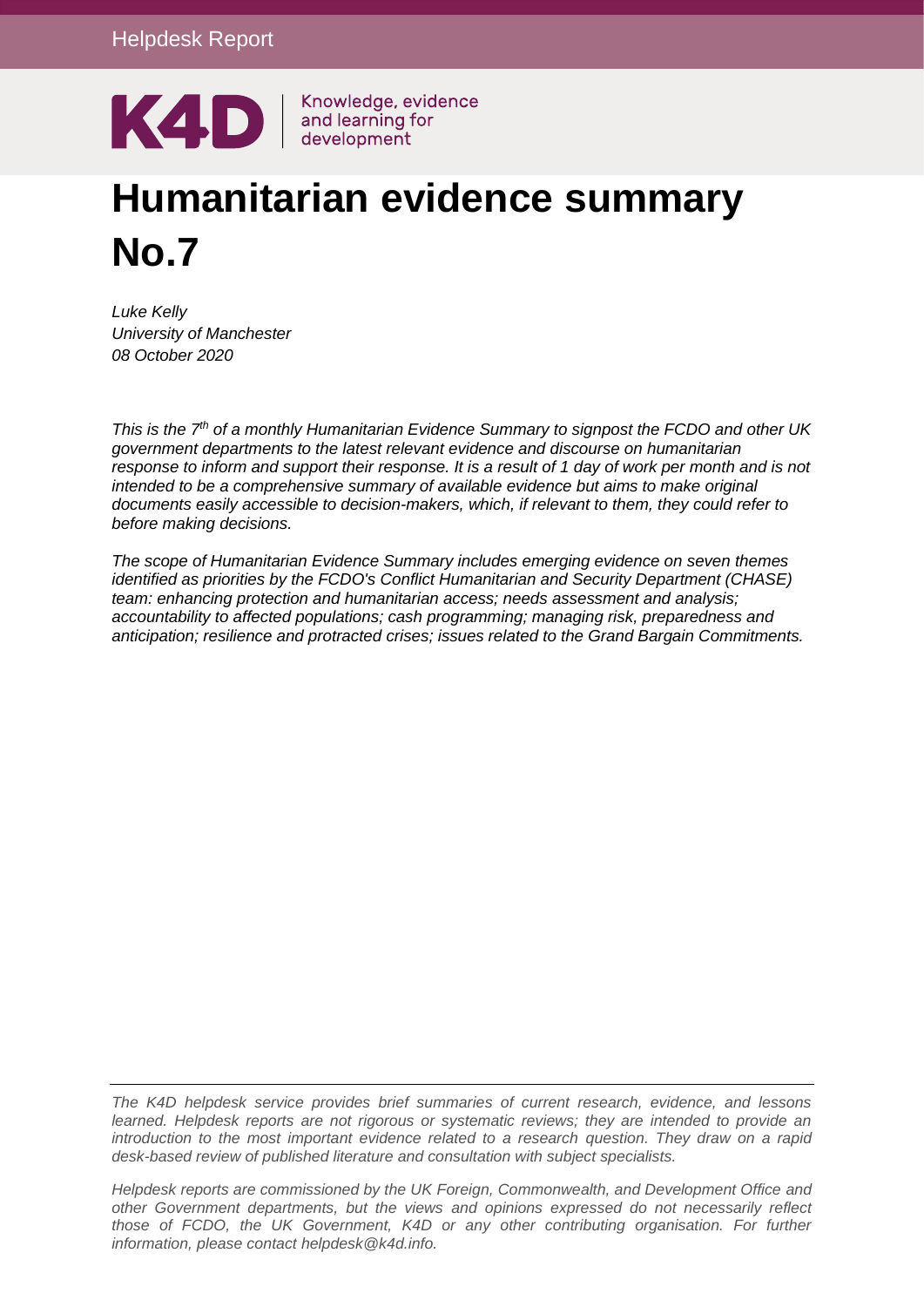# **Enhancing protection and humanitarian access**

### **The intersection of gender and disability: A primer for international development practitioners**

| Gadnetwork | August 2020 | primer

https://gadnetwork.org/gadn-resources/the-intersection-of-gender-and-disability-a-primer-forinternational-development-practitioners

The primer provides a concise overview of women and girls with disabilities in development, arguing that their needs are often overlooked. It outlines the barriers for women and girls with disabilities in society and in programmes in the following areas: education; sexual and reproductive health and rights; water, sanitation and hygiene; violence against women and girls; economic empowerment; participation, decision-making and leadership; and situations of risk and humanitarian crisis.

The brief also provides definitions, outlines the models for understanding PWD, including the social model supported by the UN Convention on the Rights of Persons with Disabilities (CRPD) (it seeks to remove social and cultural barriers to PWD participation in society, and often works with an approach that posits disability participation as a right), and useful references to further resources.

### **Twenty years on: International humanitarian law and the protection of civilians against the effects of cyber operations during armed conflicts**

Laurent Gisel et al| International Review of the Red Cross | September 2020 | article https://international-review.icrc.org/articles/twenty-years-ihl-effects-of-cyber-operations-duringarmed-conflicts

Legal advisers from the ICRC outline the multilateral discussions on the legal framework regulating cyber operations in war, and the applicability of IHL. They note the increasing importance of cyber attacks. They argue that IHL certainly applies to cyber warfare, as to any other weapon or method of warfare. It outlines discussion on the thresholds for an attack to qualify as a international conflict and be subject to IHL; the difficulties of attributing cyber attacks; how an attack (rather than interference) is defined; and whether civilian data is protected; among other issues, noting relevant legal discussion and state positions.

#### **International Cyber Law in Practice: Interactive toolkit**

ICRC et al. | 2020 |toolkit https://cyberlaw.ccdcoe.org/wiki/Main\_Page

The toolkit has 19 hypothetical scenarios based on real-world cyber incidents, accompanied by legal analysis on how IHL applies.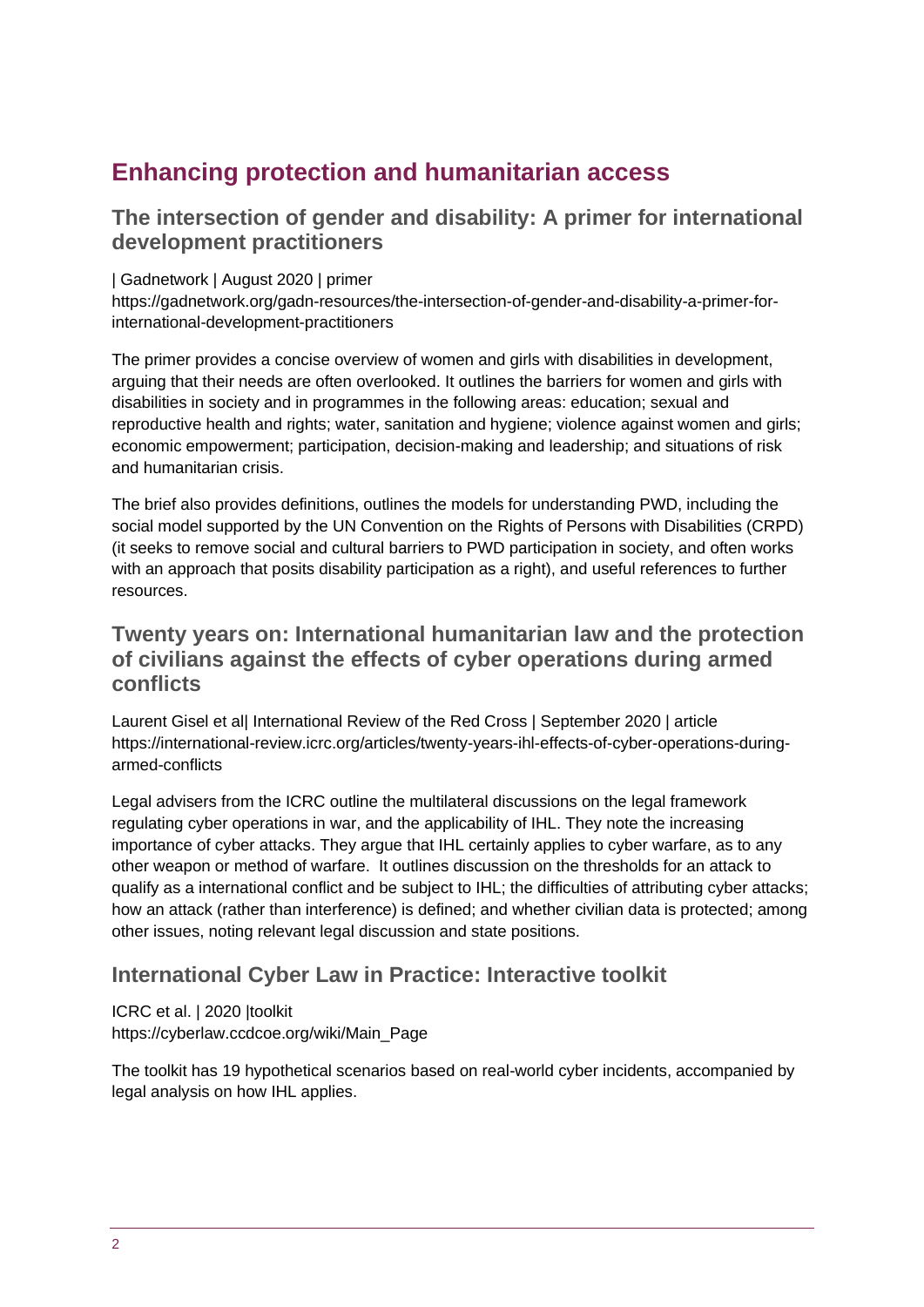It has been developed by the Czech National Cyber and Information Security Agency (NÚKIB), the International Committee of the Red Cross (ICRC), the NATO Cooperative Cyber Defence Centre of Excellence (CCD COE), the University of Exeter, United Kingdom, and Wuhan University, China.

### **MSF and kidnappings - the secrets and the dilemmas**

Fabrice Weissman| MSF CRASH | September 2020 | blog https://www.msf-crash.org/en/publications/war-and-humanitarianism/msf-and-kidnappingssecrets-and-dilemmas

This short blog outlines MSF's procedures and experiences for negotiating the release of its staff taken hostage. In most cases, MSF takes the lead in seeking release. MSF favours political pressure rather than ransoms, which raise legal, ethical and operational issues. However, it notes that no NGO has been prosecuted for paying a ransom, even though it could be taken as support to terrorism in many cases. It points to studies that have also shown that 'nationals of countries whose policy is not to negotiate are no less targeted than others', although their chances of survival are lower as they are less 'tradable'. However, MSF does not rule out payments. It argues that public communication can be effective in 'raising the stakes' to ensure kidnappers keep hostages alive and states help.

## **Data Environment Mapping To Assess The Mosaic Effect**

Carol McInerney | Centre for Humdata | 28 September 2020 | blog https://centre.humdata.org/data-environment-mapping-to-assess-the-mosaic-effect/

The author developed a data environment mapping tool to explore the issue of the 'mosaic effect' in humanitarian data (where identifying information about individuals can be deduced by comparing different data sets). The tool enables humanitarian organisations to assess their own data to see how the problem may affect them.

# **Needs assessment and analysis (including data)**

**COVID-19 and Violence against Women and Children: A Second Research Round Up**

Amber Peterman and Megan O'Donnell | Center for Global Development | 23 September 2020 | article

https://www.cgdev.org/publication/covid-19-and-violence-against-women-and-children-secondresearch-round

The article reviews 44 studies in violence against women and children (VAWC) and covid-19, summarising methods and findings. More papers rely on respondent data than reported incidents than previous publications earlier in the year, leading to increased confidence in the findings. Overall they show that covid-19 policies are leading to increased VAWC. Some papers seek to understand how different forms of reporting impact the data, and a small number look at interventions to prevent VAWC.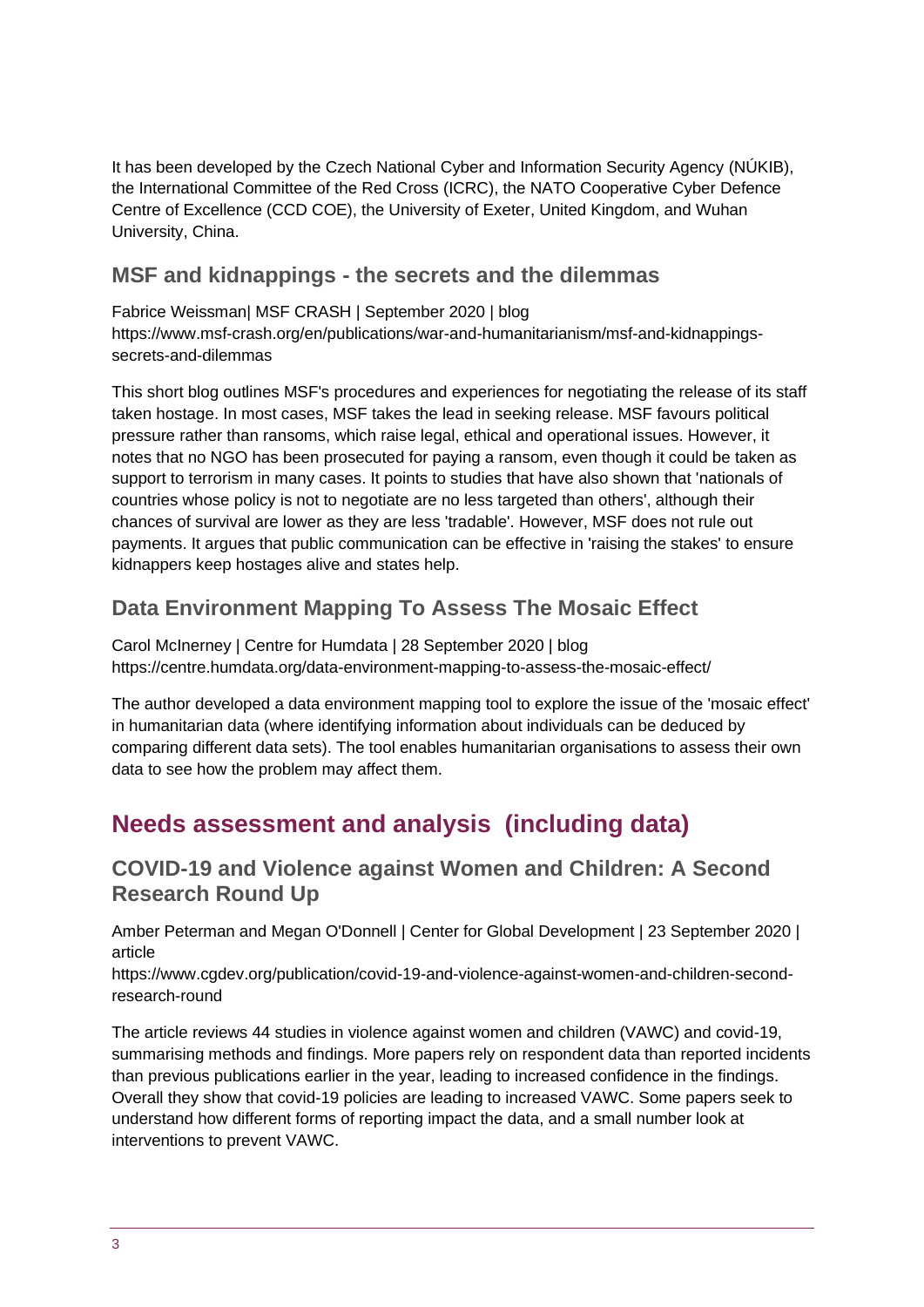# **Cox's Bazar Upazila profiles**

#### ACAPS | September 2020 | report

https://www.acaps.org/sites/acaps/files/products/files/20200917\_acaps\_coxs\_bazar\_analysis\_hu b\_upazila\_profiles.pdf

Considers the 8 upazilas in Cox's Bazar district (ie not just the communities bordering the Rohingya camps). It is based on secondary data such as government censuses, humanitarian reports, and articles. For each upzila, it provides data on populations, poverty, literacy, food security and livelihoods, seasonal risks, and notes information gaps. It also discusses the emerging and likely effects of covid following lockdown.

#### **The intergenerational impact of war on mental health and psychosocial wellbeing: lessons from the longitudinal study of waraffected youth in Sierra Leone**

Theresa S. Betancourt et al. | Conflict and Health | 01 September 2020 | article https://conflictandhealth.biomedcentral.com/articles/10.1186/s13031-020-00308-7

A longitudinal study of the mental health and wellbeing of male and female former child soldiers from 2002 to 2016-17. Information about exposure to war, psychosocial development, family relationships, community acceptance, access to skills, were also gathered. Findings included that lower levels of prosocial behaviour were associated with having killed or injured others; and those who had been raped exhibited heightened post-war anxiety and depression. Some initial correlations were found between parental emotion dysregulation and that of offspring. Contextual and individual factors influence resilience; more research is needed to understand these factors. The article also reflects on the practical and ethical challenges of conducting such research in humanitarian settings.

## **COVID-19 and its impact on persons with disabilities**

Jess Markt | ICRC Law & Policy | 17 September 2020 | blog https://blogs.icrc.org/law-and-policy/2020/09/17/covid-19-disabilities/

Outlines the difficulties faced by persons with disabilities (PWD) in fragile and conflict areas. It notes that this is sometimes from a fear that disabilities are contagious, but often from assumptions that PWD must be protected, limiting their opportunities and dignity. The seclusion brought about by lockdowns and restrictions threatens to close doors that may only have recently opened for PWD. It argues that governments should continue inclusion efforts, and points to the ICRC/Adecco Career Development Programme (CDP) that helps PWD access the labour market.

## **Private Sector Data for Humanitarian Response: Closing the Gaps**

Jos Berens | Bloomberg New Economy Forum | blog https://www.neweconomyforum.com/news/private-sector-data-for-humanitarian-response/

Argues that humanitarian actors should make more use of private sector data, which is barely used in the humanitarian data exchange at the moment. The main barrier is privacy and data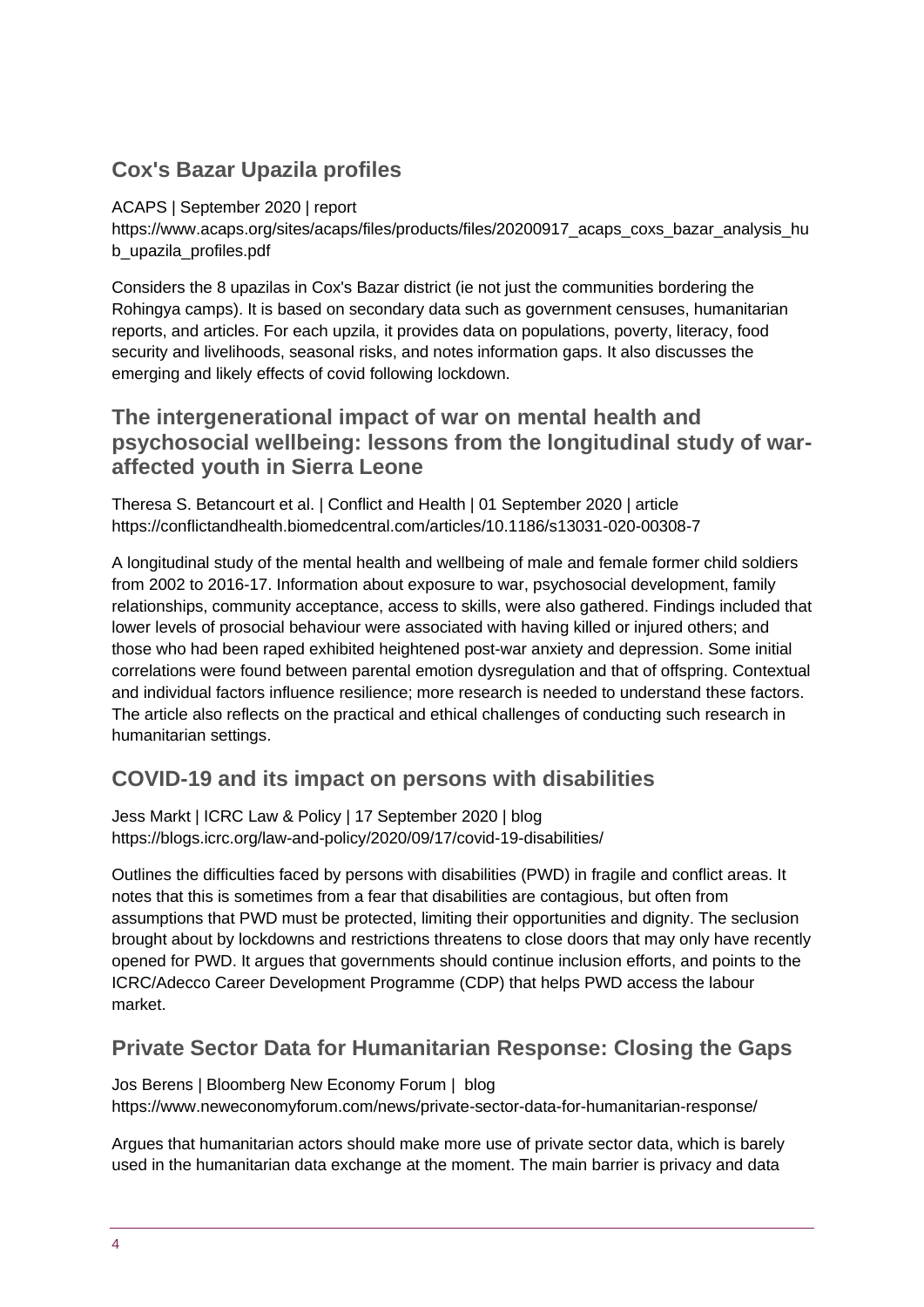ethics concerns. The blog argues that data sharing partnerships should therefore be created before emergencies so they can overcome such issues. It argues that private data organisations and humanitarian organisations should designate focal points who can share data in emergencies, and build trust; increase organisational buy-in; and negotiate governance and contracts in advance, citing Contracts for Data Collaboration as an example.

# **Accountability to affected populations**

#### **How to build a Humanitarian Response Plan that makes a difference: tips on accountability and cash**

Sophie Tholstrup and Meg Sattler | CaLP | 23 September 2020 | blog https://www.calpnetwork.org/blog/how-to-build-a-humanitarian-response-plan-that-makes-adifference-tips-on-accountability-and-cash/

The blog makes suggestions for improving accountability in HRPs. They include: perception indicators, making the whole organisation accountable (not just an accountability committee), assessment criteria for plans. It also includes recommendations on cash programming, including the centrality of cash working groups, market assessments should be built into humanitarian needs overviews, response analysis, plan for multipurpose cash, and coordinate with national safety nets.

#### **Humanitarian Accountability Report 2020**

CHS Alliance | 6 October 2020 | report https://www.chsalliance.org/get-support/resource/har-2020/

Assesses how far aid organisations are meeting the CHS 9 commitments, scored between 0 and 4. Self-reported assessments, along with independent verifications and data on crisis-affected peoples' views from Ground Truth Solutions are used. The average scores for the 9 commitments are all between 2 and 3 (2 is ' Your organisation is making systematic efforts towards applying this requirement, but certain key points are still not addressed), with only 'commitment 5: welcomes and addresses complaints' scored lower (1.91). The report points to positive changes over time, but suggests that systemic change has still not been achieved. The report includes discussion of each of the commitments, as issues such as localisation and LGBT inclusion.

## **Syrians ask German prosecutors to look into chemical attacks**

#### Reuters | 6 October 2020 | news

https://www.reuters.com/article/us-mideast-syria-germany-chemicalweapons/syrians-askgerman-prosecutors-to-look-into-chemical-attacks-idUSKBN26R10I

A complaint has been filed by victims of chemical weapons attacks in Syria with Germany's public prosecutor. Germany has universal jurisdiction for crimes against humanity.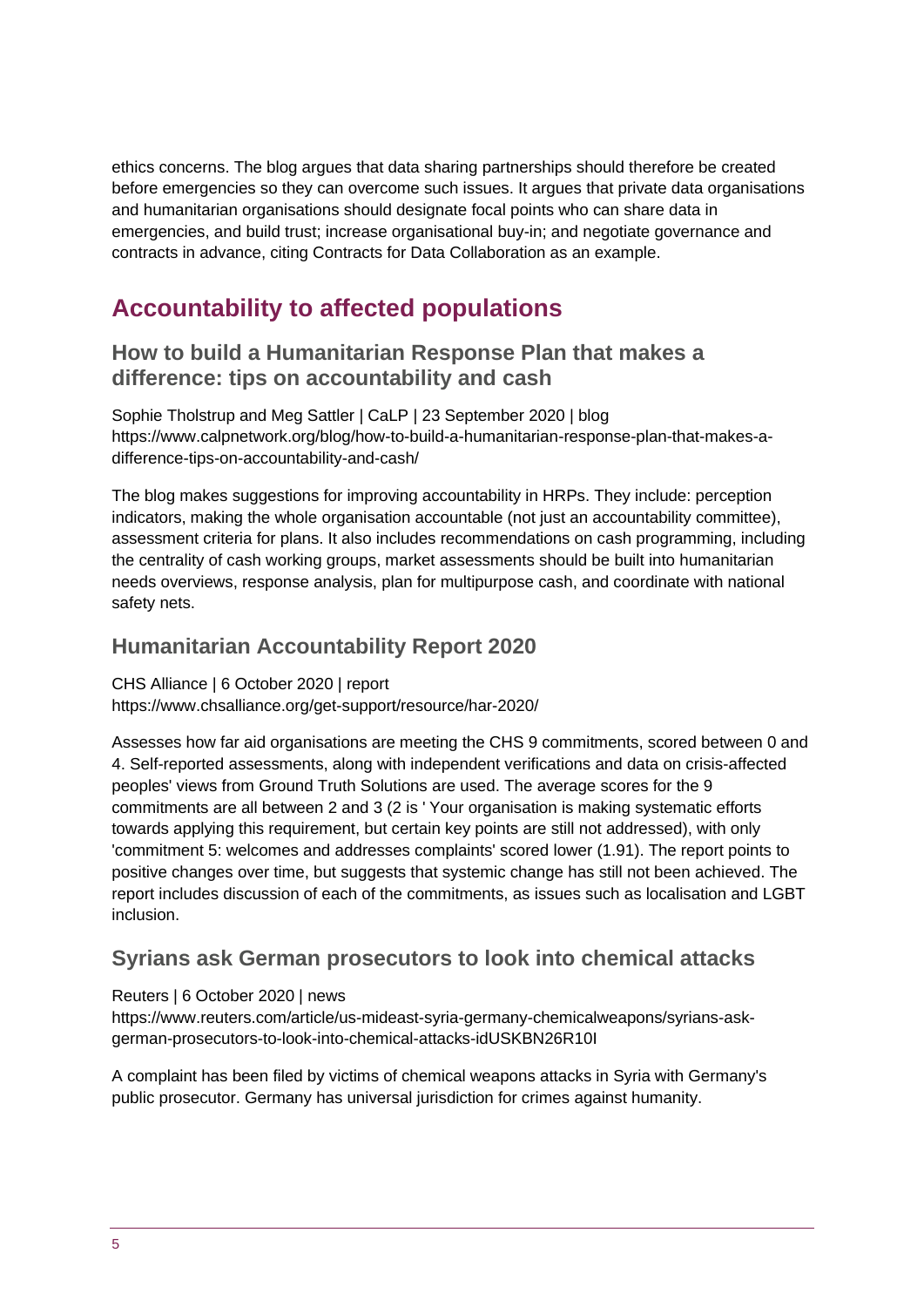# **Cash programming (including links to social protection, but not core social protection)**

**Ugo Gentile blog**

Ugo Gentile | 25 September 2020 | blog https://www.ugogentilini.net/

Summary of recent evidence, including means testing v community targeting v food consumption scores; digital payments; cash in conflict; and links to employment schemes.

# **Managing risk better, preparedness and anticipation (including risk financing, early warning/early action, predictive analytics etc**

## **Catalogue of Predictive Models on the Humanitarian Sector**

Centre for Humanitarian Data | ongoing | catalogue https://centre.humdata.org/catalogue-for-predictive-models-in-the-humanitarian-sector/

Provides a list of the predictive models available, including descriptions, and the partners, sectors and geographical areas involved.

## **Predicting Food Crises**

Bo Andree et al. | World Bank working paper | September 2020 | working paper http://documents1.worldbank.org/curated/en/304451600783424495/pdf/Predicting-Food-Crises.pdf

Shows how statistical models can effectively predict food crises. Data from FEWS NET from 2009 to 2020 in 21 developing countries is used alongside the Integrated Phase Classification system. Structural, environmental, conflict and food price inflation factors are used as covariates in their model. The model also includes the possibility of altering the tolerance for false positives and negatives. They argue that it is possible to use such methods to predict up to 12 months in advance.

## **An Agenda for Expanding Forecast-Based Action to Situations of Conflict**

Marie Wagner and Catalina Jaime |GPPI | 22 September 2020 | Working paper https://www.gppi.net/media/Wagner\_Jaime\_2020\_Expanding-Forecast-Based-Action.pdf

Considers how Forecast-based Action (FbA) could be expanded to situations of conflict. It briefly outlines how FbA is undertaken for natural hazards before seeking to show how it can be applied in conflict. It suggests FbA in conflict falls into two categories: forecasts of natural hazards in conflict; and forecasts of conflict. Each category is analysed using the 'building blocks' of FbA: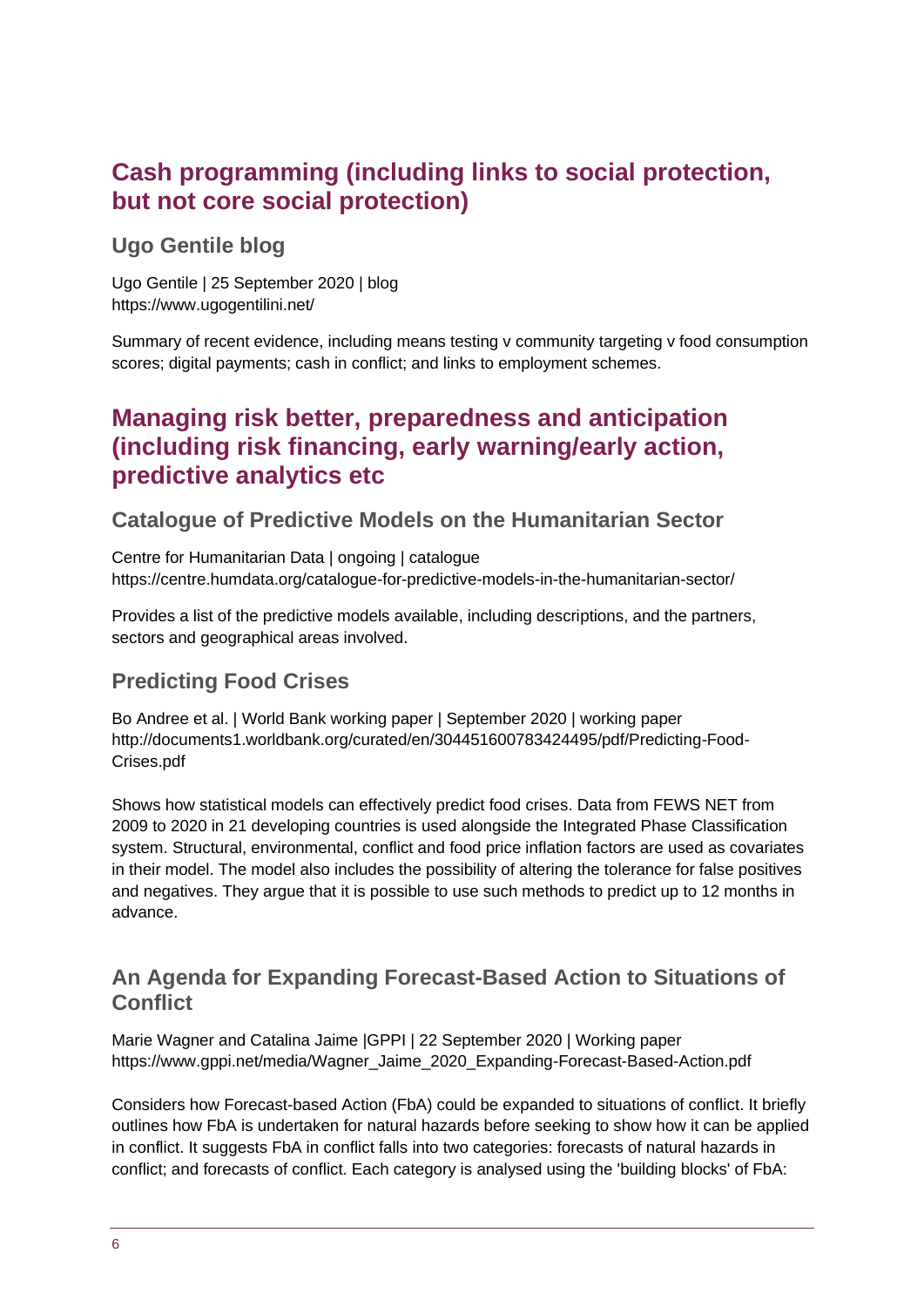data/forecasts and decision-making; actions; funding and funding mechanisms; champions; delivery channels. The report shows the 'knowns' and 'unknowns' in each case. It includes examples of where FbA can be expanded. It cautions that FbA implementers should remain conflict-sensitive and 'do no harm', but advocates for more use of FbA and investment.

## **Towards an International Architecture for Managing Global Threats**

Humanitarian Futures/RUSI | September 2020 | project proposal https://www.humanitarianfutures.org/towards-an-international-architecture-for-managing-globalthreats-2/

The project aims to consider new international architecture to anticipate, monitor and mitigate global threats. Argues that ' there are few conceptual or operational initiatives that to date have captured the full range of plausible long-term global threats, their consequences and – most importantly -- ways to mitigate their effects'

## **Anticipatory Action In Bangladesh Before Peak Monsoon Flooding**

Centre for Humanitarian Data | September 2020 | Blog https://centre.humdata.org/anticipatory-action-in-bangladesh-before-peak-monsoon-flooding/

This impact story describes the use of HDX work to release funds for flooding in Bangladesh in July 2020 after certain triggers were hit. The UN Central Emergency Response Fund released funds more quickly than it had ever done before as part of a pilot. The Bangladesh pilot involved a two-step trigger system: a pre-activation trigger, based on the Eu Global Flood Awareness System (GloFAS) forecast, and an activation trigger, based on the Government of Bangladesh's Flood Forecasting and Warning Centre (FFWC) forecast. HDX used historical flood data to test the models and produce estimates for appropriate triggers. Following GloFAS and FFWC triggers, funds were released. An evaluation is being undertaken. Similar frameworks are being developed by OCHA for other countries.

# **Resilience and protracted crisis (including forced displacement, nexus etc)**

#### **Synthesis of Evaluations in South Sudan: Lessons Learned for Engagement in Fragile and Conflict-Affected States**

Logan Cochrane | Journal of Humanitarian Affairs | 21 September 2020 | article https://www.manchesteropenhive.com/view/journals/jha/2/1/article-p21.xml#ref4\_32

The article synthesises lessons learned in evaluation reports in South Sudan. Notes the variable quality, availability and methodological transparency of evaluations. Synthesis of the reports shows that lessons relevant to South Sudan programming include: a lack of rigorous data because of conflict and poor infrastructure, and calls for needs assessments and rigorous context analysis; the need for systems thinking and theories of change; a lack of data on gender;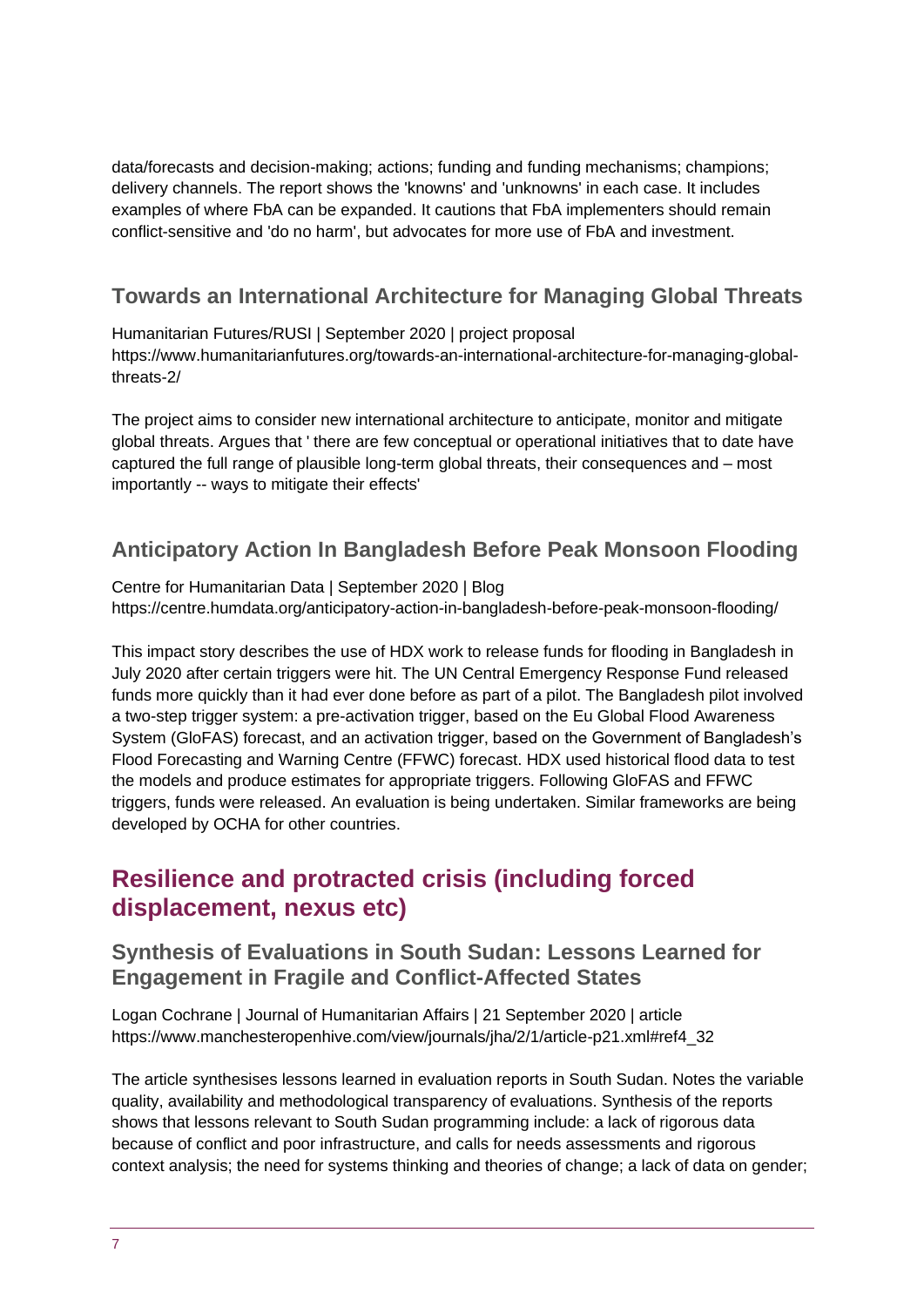the need to consider seasonality; the need for flexible programming; a need for better communication with government, more collaboration between NGOs, and greater alignment with the government; the need for long-term commitment to ensure sustainability gains; the need for long-term plans to build capacity and move programmes to government control; and a need to acknowledge trade-offs and dilemmas.

Other articles include:

- A framework of indicators that can be used to measure effectiveness in humanitarian civil–military engagements [\(https://doi.org/10.7227/JHA.029\)](https://doi.org/10.7227/JHA.029);
- An analysis of humanitarian security policies with respect to aid worker safety based on interviews (https://www.manchesteropenhive.com/view/journals/jha/2/1/article-p11.xml). It notes efforts to seek legal accountability, engage in advocacy, use 'red lines', as well as protection and risk management approaches.
- An analysis of 'building back better' and 'building back safer' in recovery efforts after typhoons Haityn and Haima in the Philippines, and the 2015 earthquake in Nepal (https://www.manchesteropenhive.com/view/journals/jha/2/1/article-p35.xml#affiliation0).

### **The Currency of Connections: Why Do Social Connections Matter for Household Resilience in South Sudan?**

Jeeyon Kim et al. | Mercy Corps | August 2020 | report https://fic.tufts.edu/wp-content/uploads/CoC-Final-Report-to-share-1.pdf

The report seeks to consider how social connectedness can be used in programme cycles. Social connections are widely shown to be a key source of resilience in emergencies, but may favour some over others. Based on research with IDP and host communities in South Sudan and Uganda (929 households), and using interviews and household surveys. Its findings included that households helped each other during hard times, but that the violation of certain norms could see a household excluded from support; levels of connectedness varied by age, gender, wealth, livelihood, etc.; households share aid; aid, especially cash, can disrupt social connections and create tensions.

## **Monthly Update of Forced Displacement Literature Review**

Joint Data Centre on Forced Displacement | August 2020 | report https://www.jointdatacenter.org/wp-content/uploads/2020/09/07-Literature-Review.pdf

Surveys recent publications including the 2020 Global Report on Internal Displacement with global and national statistics for 2019, and lessons learned; UNHCR data on forced displacement in 2019; an analysis of Covid-19 symptoms and risk factors among refugee's in Cox's Bazaar; Covid-19 challenges facing Rohingya in Bangladesh; a World Bank report on jobs interventions for IDPs; reports on estimating poverty among refugees; the economic impact of Syrians in Turkey; migration patterns in Libya; the long-term effects of migration barriers in Germany since WW2; analysis of the effect of aid on anti-refugee violence in Lebanon.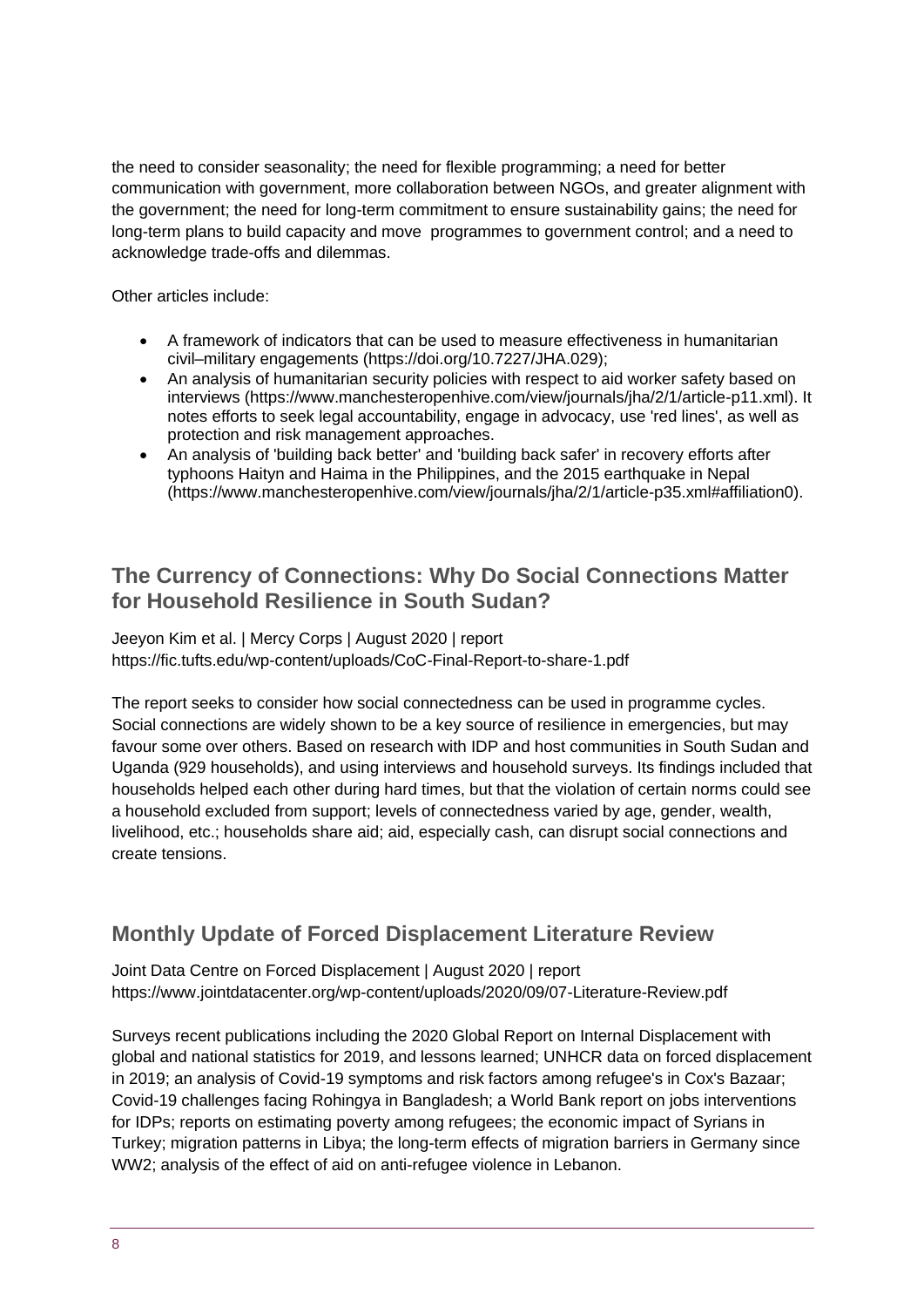# **When Disaster Meets Conflict**

International Institute of Social Studies | 14 October 2020 | online webinar https://www.kuno-platform.nl/events/online-conference-when-disaster-meets-conflict-lessons-ondisaster-governance-and-humanitarian-action/

A webinar discussing findings from research on the nexus between humanitarian aid and disaster governance. Case studies were done in high-conflict settings in Afghanistan, South Sudan and Yemen; in low-intensity conflict settings in Ethiopia, Zimbabwe and Myanmar, and in post-conflict settings in Nepal, Sierra Leone and Haiti.

## **States of fragility 2020**

#### OECD | 2020 | Report

https://www.oecd-ilibrary.org/development/states-of-fragility-2020 The report shows that extremely fragile contexts have fallen further behind in SDGs. Nicaragua, Togo, Lesotho and Cambodia have entered the index; Egypt, Nepal, Timor-Leste, Malawi and Rwanda have left the index.

Early evidence suggests covid-19 is worsening fragile context. The report notes the likely negative effect of covid, including that 'early projections suggest that the pandemic will result in 26 million additional people falling into extreme poverty by the end of 2020 in fragile contexts', and is likely to affect women and children worse. Covid is likely to aggravate multidimensional risks

### **The rhetoric and reality of localisation: refugee-led organisations in humanitarian governance**

Kate Pincock et al. | Journal of Development Studies | 21 September 2020 | article https://www.tandfonline.com/doi/full/10.1080/00220388.2020.1802010

Refugee-led organisations (RLOs) provide much help to refugees but rarely get international recognition or funding. The article is based on ethnographic fieldwork in Uganda, which shows that as the country has no localisation policy, RLOs are often excluded in practice.

#### **Help-seeking, trust and intimate partner violence: social connections amongst displaced and non-displaced Yezidi women and men in the Kurdistan region of northern Iraq**

Alison Strang et al. | Conflict and Health | September 2020 | article https://conflictandhealth.biomedcentral.com/articles/10.1186/s13031-020-00305-w

Provides an analysis of social trust with respect to help for women victims of violence among Yezidi populations in Iraq. The research used focus groups and interviews with displaced and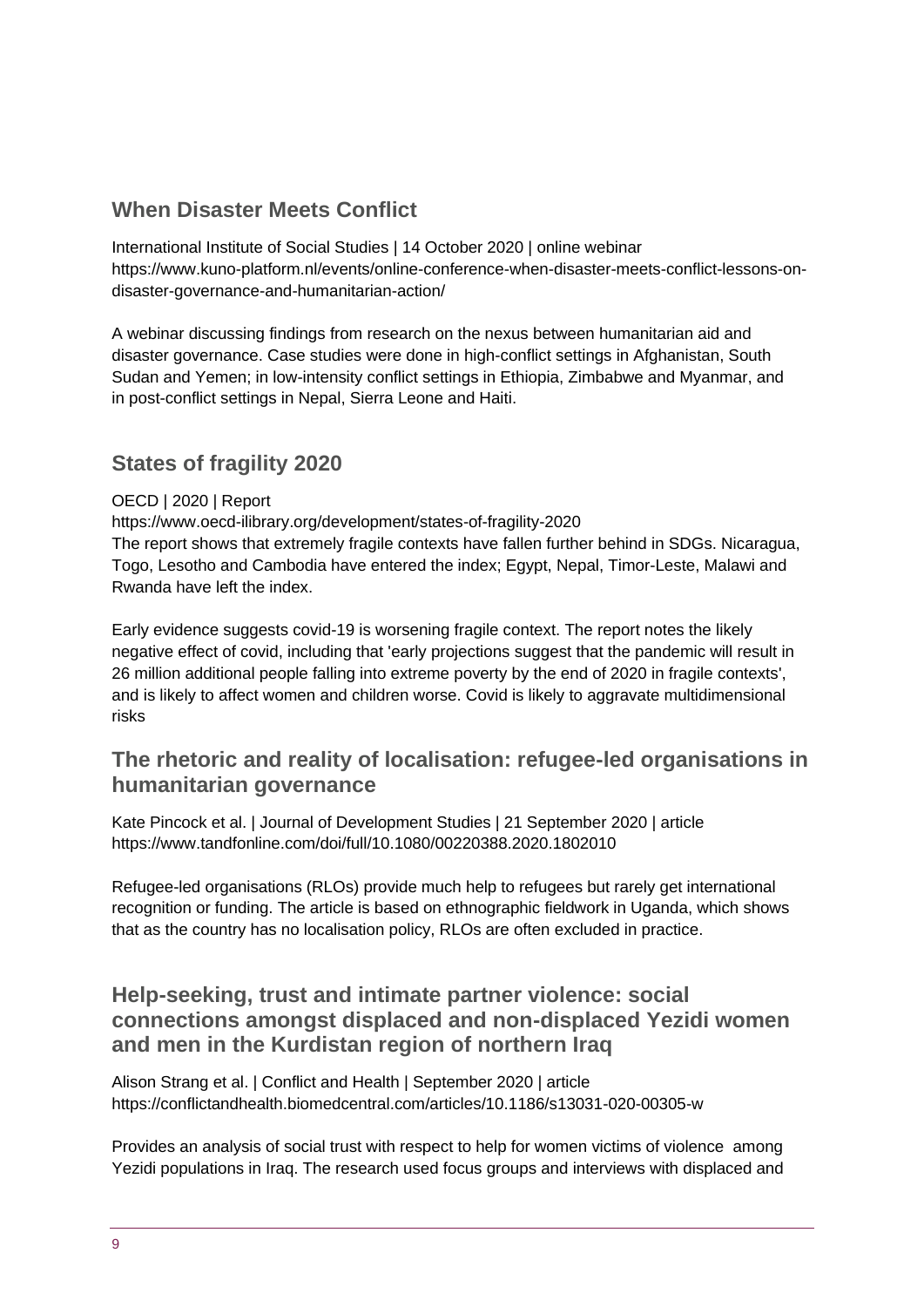settled Yezidis. It seeks to map where help is sought and trust is highest, to understand coping strategies and barriers to offering help. It showed that God, followed by family and community, were the most trusted sources of help. NGOs were the least. It also shows trust varies by types of help, with differences between emotional support and practical solutions. Argues that a faithsensitive approach is therefore needed from NGOs.

# **Other - Grand Bargain etc**

#### **Look back and learn: Notable humanitarians who took sides**

Hugo Slim | The New Humanitarian | 22 September 2020 | opinion article https://www.thenewhumanitarian.org/opinion/2020/09/22/humanitarians-who-took-sides

Slim argues the neutrality is not necessary to good humanitarian work - it is neither required in IHL, feasible in many contexts, or always ethically desirable

(https://www.thenewhumanitarian.org/opinion/2020/08/27/humanitarian-principles-neutrality). He provides examples of the British nurse Edith Cavell, Swiss rescuers of Jews in WW2, the humanitarian wing of the Tigray People's Liberation Front, and Egyptian medicals in the Arab Spring.

# **Resource Hubs**

**Johns Hopkins Humanitarian Health Digest, January-June 2020** [http://hopkinshumanitarianhealth.org/assets/documents/HHD\\_1H\\_20201.pdf](http://hopkinshumanitarianhealth.org/assets/documents/HHD_1H_20201.pdf)

#### **IDMC Internal Displacement Updates**

[https://www.internal-displacement.org/#Internal\\_Displacement\\_Updates](https://www.internal-displacement.org/#Internal_Displacement_Updates)

#### **ACAPS Crisis in Sight**

<https://www.acaps.org/countries>

**CVA and COVID-19: resources, guidance, events and questions** [https://www.calpnetwork.org/themes/cva-and-covid-19-resources-guidance-events-and](https://www.calpnetwork.org/themes/cva-and-covid-19-resources-guidance-events-and-questions/)[questions/](https://www.calpnetwork.org/themes/cva-and-covid-19-resources-guidance-events-and-questions/)

#### **IASC: COVID-19 Outbreak Readiness and Response guidance** <https://interagencystandingcommittee.org/covid-19-outbreak-readiness-and-response>

#### **OCHA**

#### **COVID19 Resource Material**

<https://www.humanitarianresponse.info/en/coordination/clusters/covid19-resource-material>

#### **Humanitarian Data Exchange: COVID-19 Pandemic in Locations with a Humanitarian Response**

<https://data.humdata.org/event/covid-19>

#### **Humanitarian Data Exchange: Government Measures Dataset**